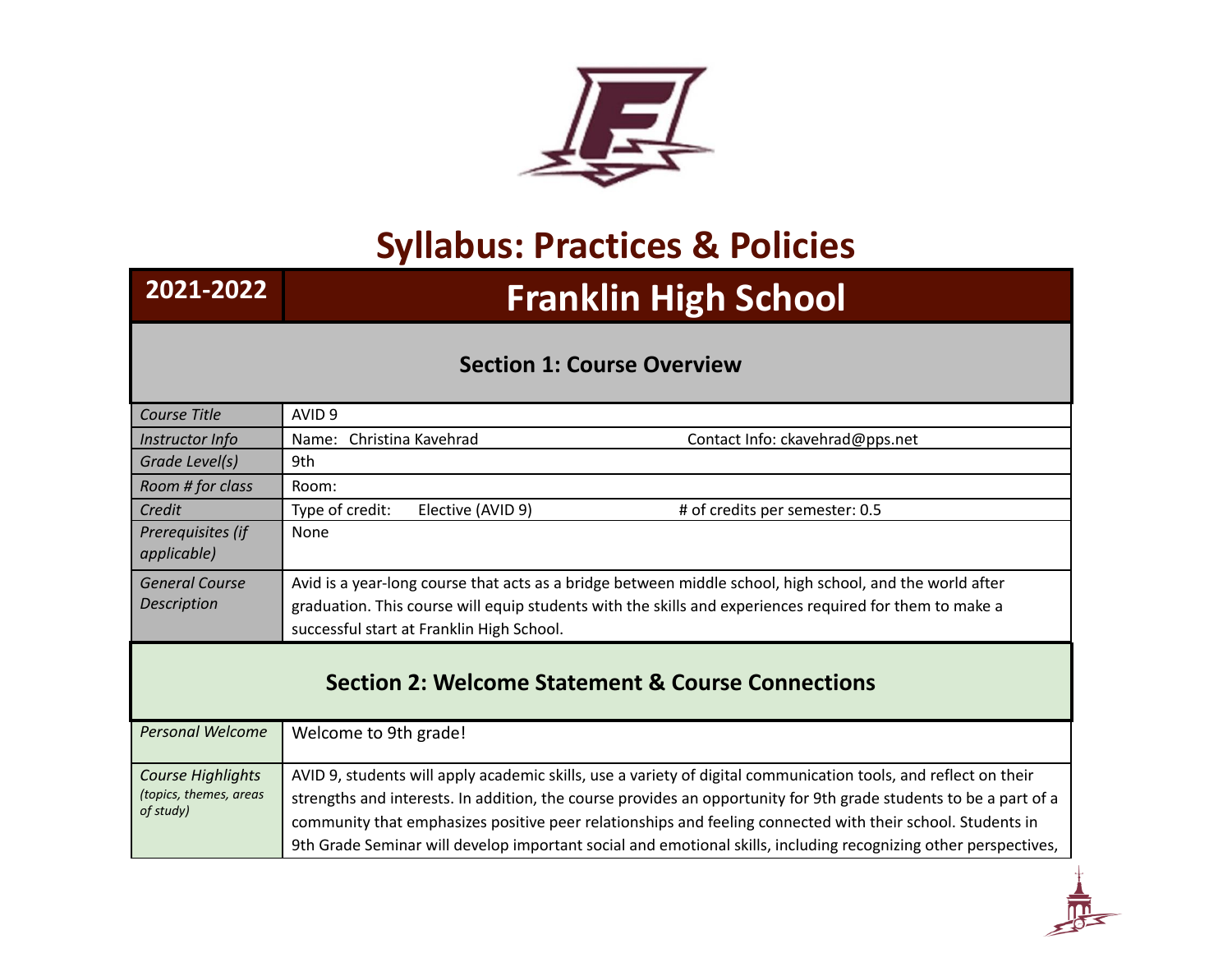|                          | exploring identities, and engaging in issues around social justice, race, and equity. This course will also      |
|--------------------------|------------------------------------------------------------------------------------------------------------------|
|                          | investigate the world after graduation. Students will explore college and career opportunities based on          |
|                          | personal interests and goals, and will be exposed to elements of personal finance. By the end of the course,     |
|                          | students will have a deeper understanding of their abilities, be better equipped to navigate high school and see |
|                          | a clear pathway toward their bright future.                                                                      |
| Course                   | AVID 9 will support students with becoming inclusive and collaborative problem solvers, inquisitive              |
| Connections to PPS       | critical thinkers with deep core knowledge, resilient and adaptable lifelong learners, transformative            |
| <b>Relmagined Vision</b> | racial equity leaders, influential and informed global stewards, and develop a positive, confident, and          |
|                          | connected sense of self.                                                                                         |
|                          |                                                                                                                  |
|                          | <b>Section 3: Student Learning</b>                                                                               |
|                          |                                                                                                                  |
| Prioritized              | The following standards will be explored in the course:                                                          |
| <b>Standards</b>         | <b>PERSONAL MANAGEMENT</b>                                                                                       |
|                          | Exhibit appropriate work ethic and behaviors in school, community, and workplace.                                |
|                          | $\Box$ Identify tasks that need to be done and initiate action to complete the tasks.                            |
|                          | □ Plan, organize, and complete projects and assigned tasks on time, meeting agreed upon                          |
|                          | standards of quality.                                                                                            |
|                          | □ Take responsibility for decisions and actions and anticipate consequences of decisions and<br>actions.         |
|                          | $\Box$ Maintain regular attendance and be on time.                                                               |
|                          | Maintain appropriate interactions with colleagues.<br>u.                                                         |
|                          | <b>PROBLEM SOLVING</b>                                                                                           |
|                          | Apply decision-making and problem-solving techniques in school, community, and workplace.                        |
|                          | $\Box$ Identify problems and locate information that may lead to solutions.                                      |
|                          | $\Box$ Identify alternatives to solve problems.                                                                  |
|                          | $\Box$ Assess the consequences of the alternatives.                                                              |
|                          | $\Box$ Select and explain a proposed solution and course of action.                                              |
|                          | Develop a plan to implement the selected course of action.<br>⊔                                                  |
|                          | $\Box$ Assess results and take corrective action.                                                                |
|                          | <b>COMMUNICATION</b>                                                                                             |
|                          |                                                                                                                  |

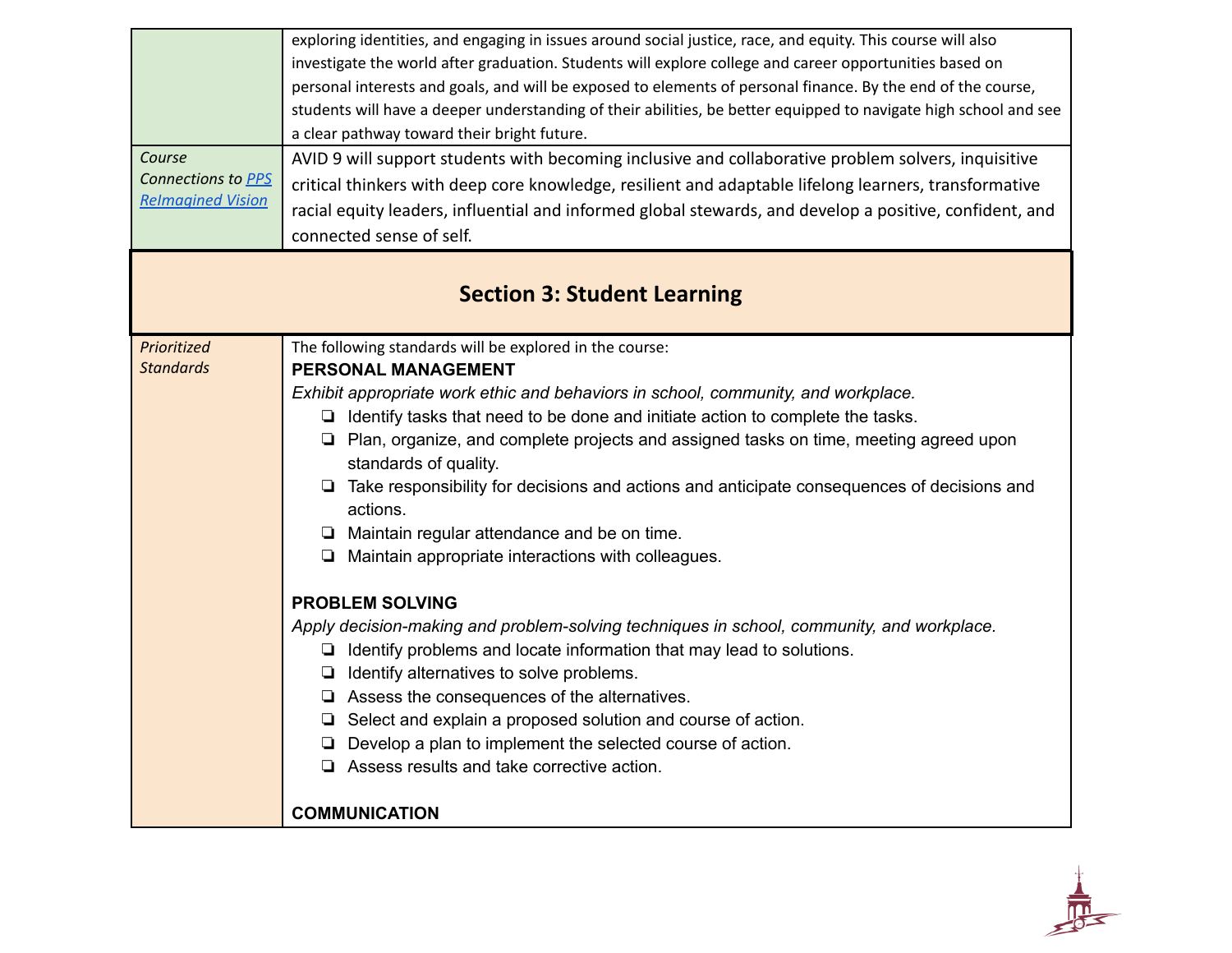*Demonstrate effective communication skills to give and receive information in school, community, and workplace.*

- ❏ Locate, process, and convey information using traditional and technological tools.
- ❏ Listen attentively and summarize key elements of verbal and non-verbal communication.
- ❏ Give and receive feedback in a positive manner.
- ❏ Read technical/instructional materials for information and apply to specific tasks.
- ❏ Write instructions, technical reports, and business communications clearly and accurately.
- ❏ Speak clearly, accurately, and in a manner appropriate for the intended audience when giving oral instructions, technical reports, and business communications.

#### **TEAMWORK**

*Demonstrate effective teamwork in school, community, and workplace.*

- ❏ Identify different types of teams and roles within each type of team
- ❏ Describe why a role/job/part is important to effective teamwork.
- ❏ Demonstrate skills that improve team effectiveness (e.g., negotiation, compromise, consensus building, conflict management, shared decision-making and goal-setting).

#### **EMPLOYMENT FOUNDATIONS**

*Demonstrate academic, technical, and organizational knowledge and skills required for successful employment.*

- ❏ Apply academic knowledge and technical skills in a career context.
- ❏ Select, apply, and maintain tools and technologies appropriate for the workplace.
- ❏ Identify parts of organizations and systems and how they fit together.
- ❏ Describe how work moves through a system.
- ❏ Describe the changing nature of work, workplaces, and work processes on individuals, organizations, and systems.
- ❏ Demonstrate dress, appearance, and personal hygiene appropriate for the work environment and situation. Explain and follow health and safety practices in the work environment.
- ❏ Explain and follow regulatory requirements, security procedures, and ethical practices.

#### **CAREER DEVELOPMENT**

*Demonstrate career development skills in planning for post high school experiences.*

- ❏ Assess personal characteristics related to educational and career goals.
- ❏ Research and analyze career and educational information.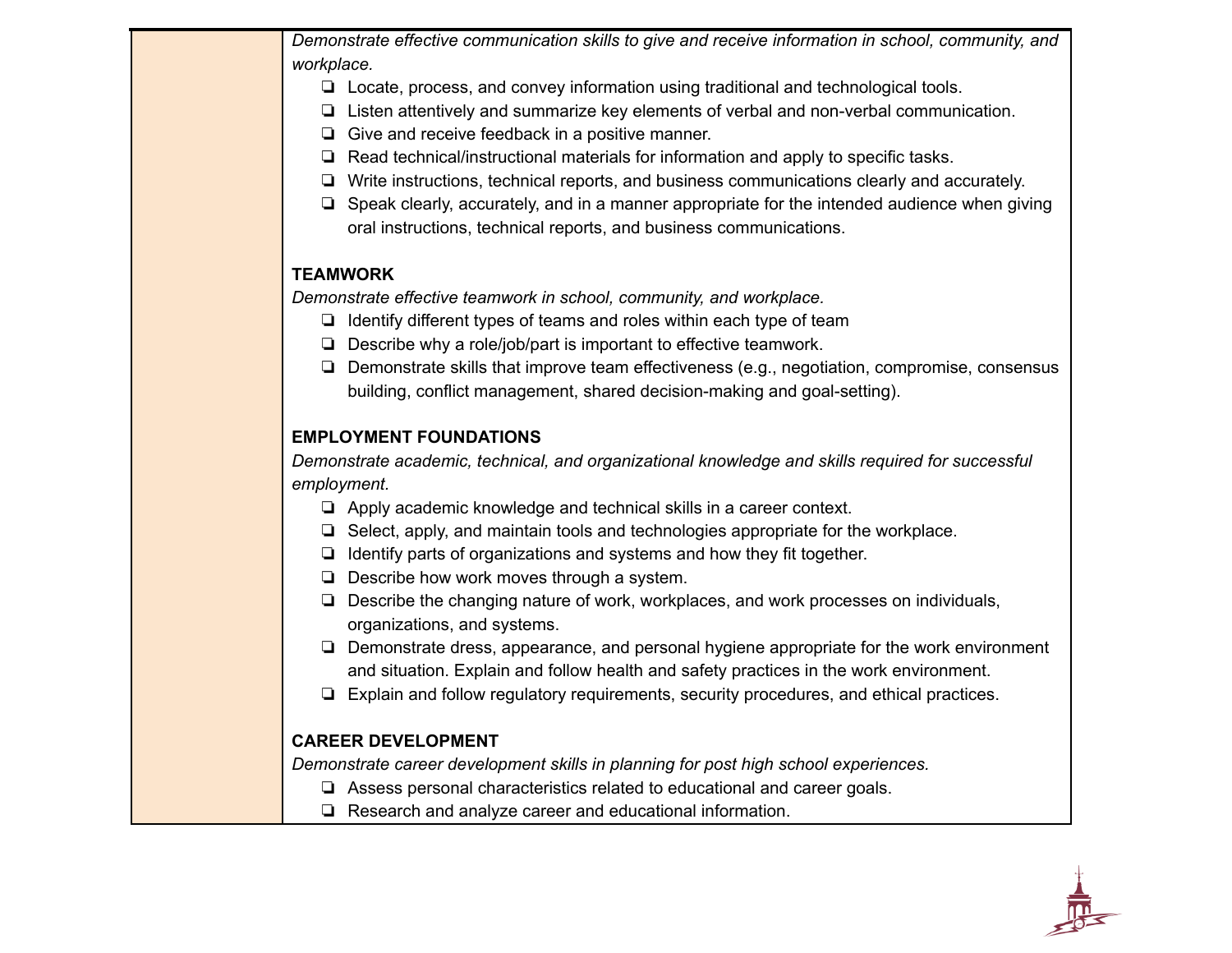|                     | Develop and discuss a current plan designed to achieve personal, educational, and career<br>□             |
|---------------------|-----------------------------------------------------------------------------------------------------------|
|                     | goals.                                                                                                    |
|                     | Monitor and evaluate educational and career goals.<br>□                                                   |
| <b>PPS Graduate</b> | I will help students grow their knowledge and skills in the following aspects of PPS's Graduate Portrait: |
| <b>Portrait</b>     | CCE/AVID 9 will support students with becoming inclusive and collaborative problem solvers,               |
| <b>Connections</b>  | inquisitive critical thinkers with deep core knowledge, resilient and adaptable lifelong learners,        |
|                     | transformative racial equity leaders, influential and informed global stewards, and develop a positive,   |
|                     | confident, and connected sense of self.                                                                   |
|                     |                                                                                                           |
| Differentiation/    | I will provide the following supports specifically for students in the following programs:                |
| accessibility       | <b>Special Education:</b>                                                                                 |
| strategies and      | Differentiated assignments                                                                                |
| supports:           | Scaffolded tasks                                                                                          |
|                     | Student choice                                                                                            |
|                     | Extended time (if needed)                                                                                 |
|                     | Chunked assignments                                                                                       |
|                     | Multiple learning modalities                                                                              |
|                     | Access prior knowledge                                                                                    |
|                     | 504 Plans:                                                                                                |
|                     | <b>Preferential seating</b>                                                                               |
|                     | Differentiated assignments                                                                                |
|                     | Scaffolded tasks                                                                                          |
|                     | Student choice                                                                                            |
|                     | Extended time (if needed)                                                                                 |
|                     | Chunked assignments                                                                                       |
|                     | Multiple learning modalities                                                                              |
|                     | Access prior knowledge                                                                                    |
|                     | English Language Learners:                                                                                |
|                     | Sheltered instruction (SIOP) strategies                                                                   |
|                     | Differentiated assignments                                                                                |
|                     | Scaffolded tasks                                                                                          |
|                     | Student choice                                                                                            |
|                     | Extended time (if needed)                                                                                 |
|                     | Chunked assignments                                                                                       |
|                     |                                                                                                           |
|                     |                                                                                                           |
|                     |                                                                                                           |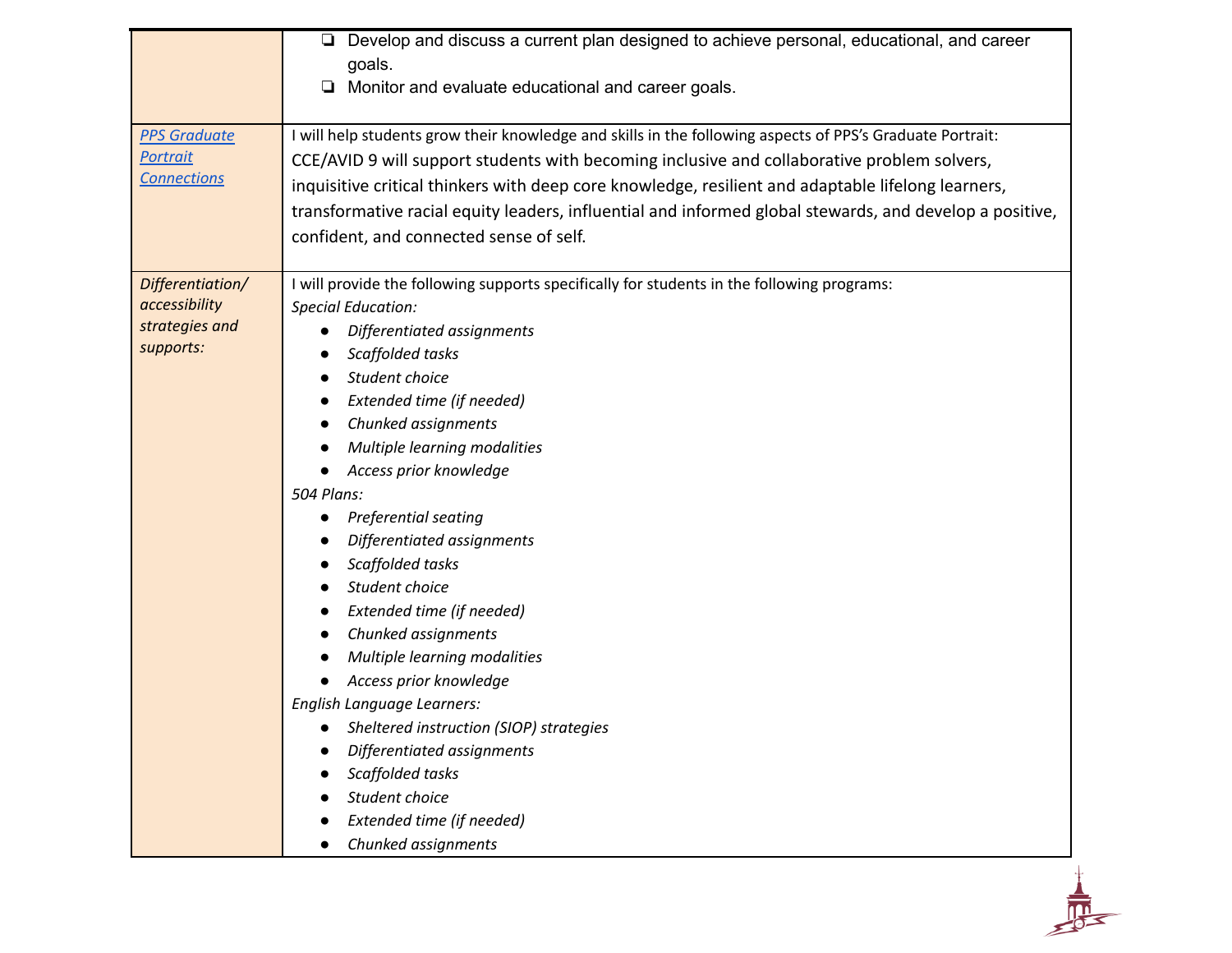|                                                                                                     | Multiple learning modalities<br>$\bullet$<br>Access prior knowledge<br>$\bullet$<br>Talented & Gifted:<br><b>Extension activities</b><br>$\bullet$<br>Student choice                                                                                                                                                                                                                                  |
|-----------------------------------------------------------------------------------------------------|-------------------------------------------------------------------------------------------------------------------------------------------------------------------------------------------------------------------------------------------------------------------------------------------------------------------------------------------------------------------------------------------------------|
|                                                                                                     | Acceleration<br>Students teach/help others<br>$\bullet$                                                                                                                                                                                                                                                                                                                                               |
| Personalized<br>Learning<br><b>Graduation</b><br>Requirements (as<br>applicable in this<br>course): | $\boxdot$ Career Related Learning Experience (CRLE) #1<br>Career Related Learning Experience (CRLE) #2<br>-The experience(s) will be: Career Research Project<br>Complete a resume<br>⊻<br>Complete the My Plan Essay                                                                                                                                                                                 |
|                                                                                                     | <b>Section 4: Cultivating Culturally Sustaining Communities</b>                                                                                                                                                                                                                                                                                                                                       |
| <b>Tier 1 SEL Strategies</b><br><b>Shared</b><br>Agreements                                         | I will facilitate the creation of our Shared Agreements that respects and celebrates each student's race, ability,<br>language, and gender in the following way(s):<br>Gather student voice and input<br>$\bullet$<br>Share student stories<br>$\bullet$<br>Display student work<br>$\bullet$<br>Incorporate voice, art, music into the classroom<br>Classroom norms created by students<br>$\bullet$ |
|                                                                                                     | I will display our Agreements in the following locations:<br>Canvas page                                                                                                                                                                                                                                                                                                                              |

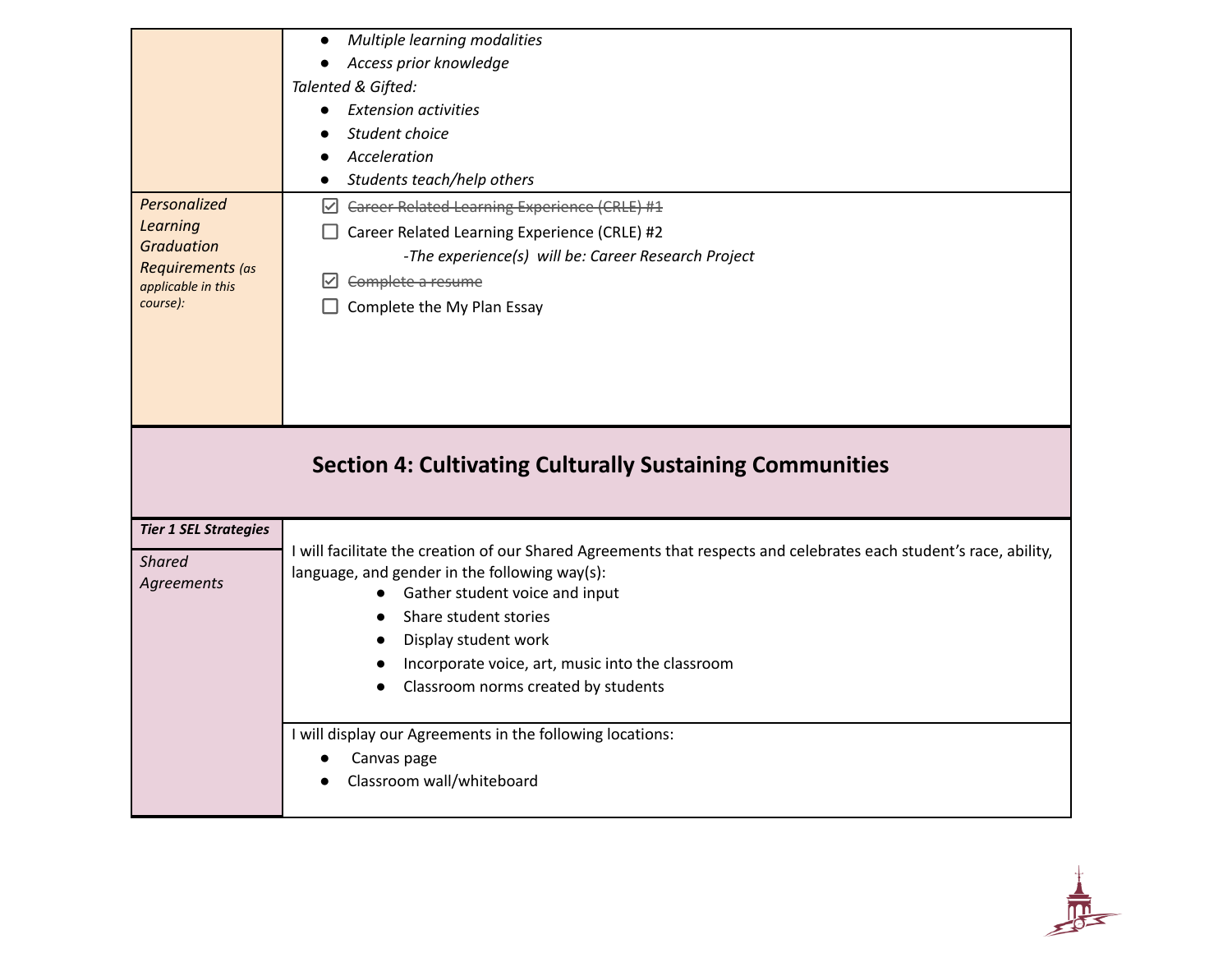|                 | My plan for ongoing feedback through year on their effectiveness is:                            |
|-----------------|-------------------------------------------------------------------------------------------------|
|                 | Student surveys                                                                                 |
|                 | Restorative justice circles                                                                     |
|                 | Grades/assignment completion data                                                               |
|                 |                                                                                                 |
| Student's       | I will cultivate culturally sustaining relationships with students by:                          |
| Perspective &   | Get to know students<br>$\bullet$                                                               |
| <b>Needs</b>    | Examine personal biases                                                                         |
|                 | Elevate students' languages and cultures<br>$\bullet$                                           |
|                 | Adapt policies, practices, and pedagogy<br>$\bullet$                                            |
|                 | Family and community involvement<br>$\bullet$                                                   |
|                 | Respect their cultures                                                                          |
|                 | Be mindful of intent vs impact                                                                  |
|                 |                                                                                                 |
|                 | Families can communicate what they know of their student's needs with me in the following ways: |
|                 | Email                                                                                           |
|                 | Canvas                                                                                          |
|                 | Phone                                                                                           |
|                 | Back to School Night                                                                            |
|                 | Conferences                                                                                     |
|                 |                                                                                                 |
| Empowering      | I will celebrate student successes in the following ways:                                       |
| <b>Students</b> | Praise/positive feedback<br>$\bullet$                                                           |
|                 | Displaying student work online or in the classroom                                              |
|                 | Positive phone calls to families/guardians<br>$\bullet$                                         |
|                 | Class 'parties' and celebrations<br>$\bullet$                                                   |
|                 | I will solicit student feedback on my pedagogy, policies and practices by:                      |
|                 | Regular check-ins                                                                               |
|                 | Student surveys                                                                                 |
|                 | <b>Student Cafes</b>                                                                            |
|                 | Restorative justice circles                                                                     |
|                 | Written input                                                                                   |
|                 | Formative assessments                                                                           |
|                 | Student voice                                                                                   |
|                 | Exit tickets                                                                                    |

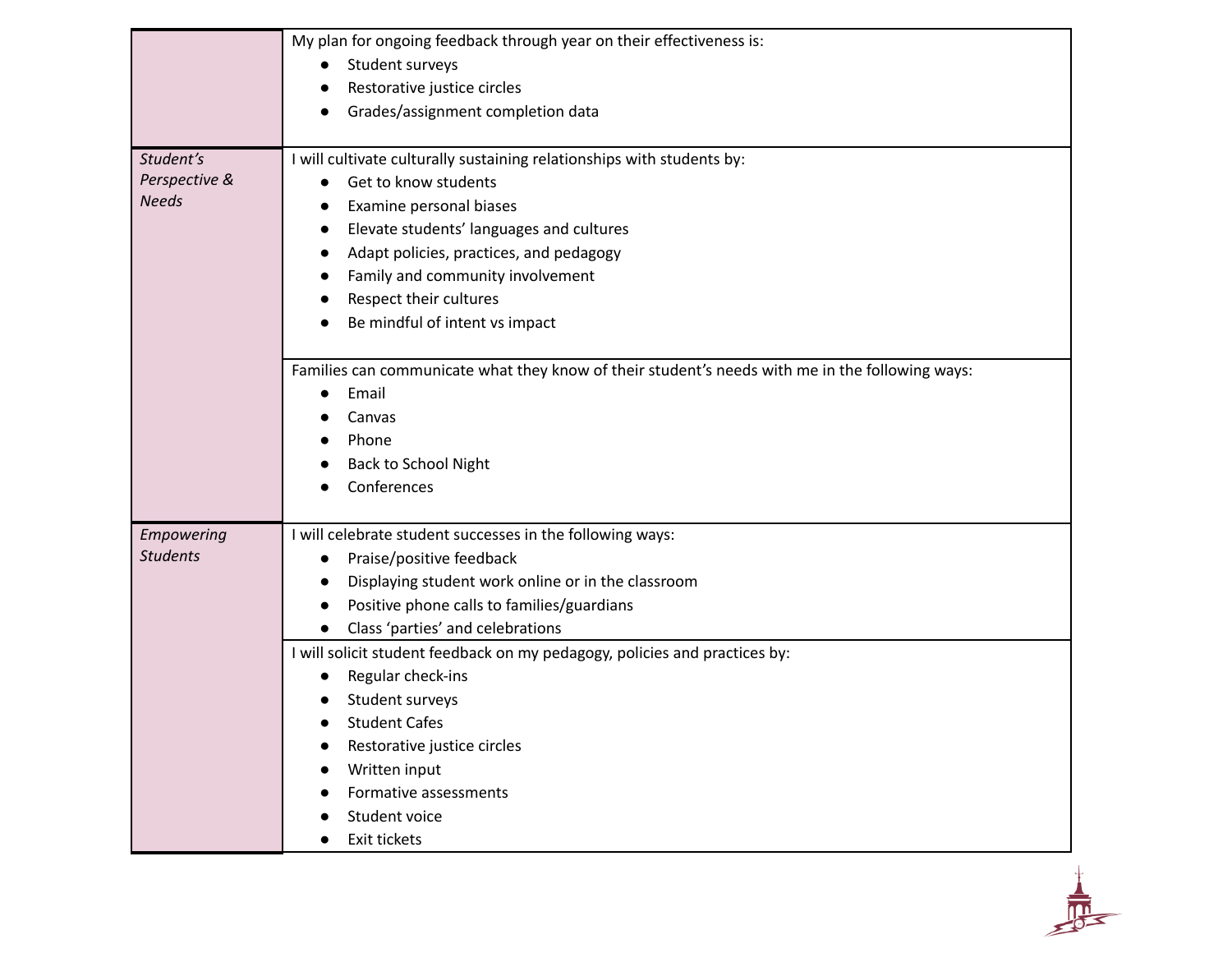| Showcasing<br><b>Student Assets</b>                   | When class agreements aren't maintained (i.e. behavior) by a student I will approach it in the following ways:<br>Non-shaming and avoidance of power struggles"Let Go of the Rope."<br>Authentic connection/compassion. Connection redirects more effectively.<br>Remind them of expectations and or rules<br>Talk to misbehaved student outside classroom or after class.<br>I typically will pull a student outside and talk to them one on one about how they are being disruptive,<br>disrespectful, etc.<br>Attempt to help the student understand their effect and role as an individual to the whole.<br>I will provided opportunities for students to choose to share and showcase their work by:<br>Praise/positive feedback<br>$\bullet$<br>Displaying student work online or in the classroom<br>Positive phone calls to families/guardians<br>Class 'parties' and celebrations |
|-------------------------------------------------------|--------------------------------------------------------------------------------------------------------------------------------------------------------------------------------------------------------------------------------------------------------------------------------------------------------------------------------------------------------------------------------------------------------------------------------------------------------------------------------------------------------------------------------------------------------------------------------------------------------------------------------------------------------------------------------------------------------------------------------------------------------------------------------------------------------------------------------------------------------------------------------------------|
| <b>Section 5: Classroom Specific Procedures</b>       |                                                                                                                                                                                                                                                                                                                                                                                                                                                                                                                                                                                                                                                                                                                                                                                                                                                                                            |
| Safety issues and<br>requirements (if<br>applicable): |                                                                                                                                                                                                                                                                                                                                                                                                                                                                                                                                                                                                                                                                                                                                                                                                                                                                                            |
| <b>Coming &amp; Going</b><br>from class               | I understand the importance of students taking care of their needs. Please use the following guidelines when<br>coming and going from class:                                                                                                                                                                                                                                                                                                                                                                                                                                                                                                                                                                                                                                                                                                                                               |
| <b>Submitting Work</b>                                | I will collect work from students in the following way:<br>Canvas<br>Email<br>Paper copy                                                                                                                                                                                                                                                                                                                                                                                                                                                                                                                                                                                                                                                                                                                                                                                                   |
|                                                       | If a student misses a deadline, I will partner with the student in the following ways so they have the ability to<br>demonstrate their abilities:<br><b>Extended time</b><br>Canvas<br>Invitation to tutorial                                                                                                                                                                                                                                                                                                                                                                                                                                                                                                                                                                                                                                                                              |

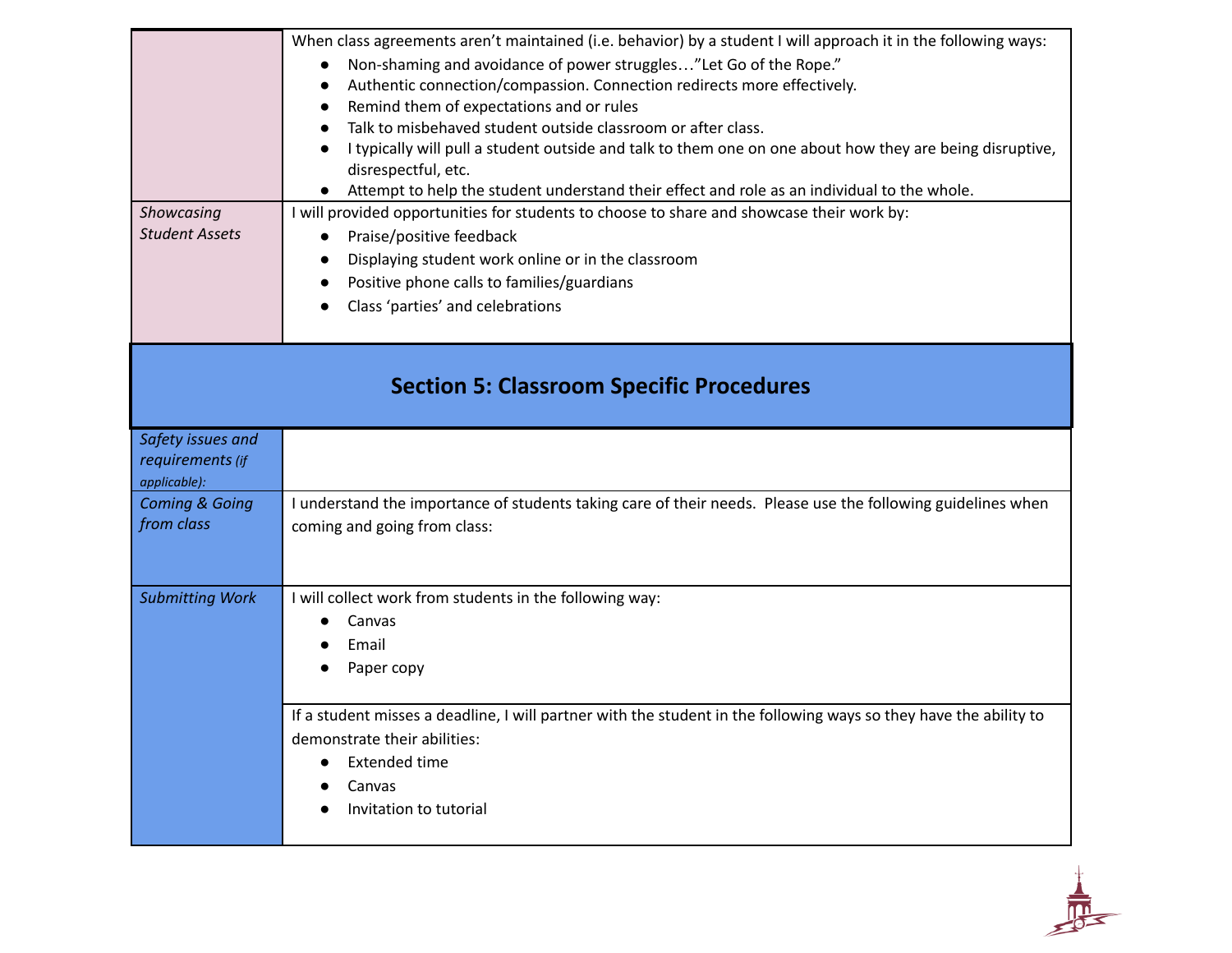| <b>Returning Your</b>         | My plan to return student work is the following:                                                                                            |
|-------------------------------|---------------------------------------------------------------------------------------------------------------------------------------------|
| <b>Work</b>                   | Timeline:                                                                                                                                   |
|                               | Within 1 week<br>$\bullet$                                                                                                                  |
|                               | What to look for on your returned work:                                                                                                     |
|                               | Written feedback                                                                                                                            |
|                               | Praise<br>$\bullet$                                                                                                                         |
|                               | Clear directions for improvements<br>$\bullet$                                                                                              |
|                               | <b>Revision Opportunities:</b>                                                                                                              |
|                               | As many as needed - attending tutorial strongly encourage<br>$\bullet$                                                                      |
| <b>Formatting Work</b>        | Directions on how to format submitted work (ex. formal papers, lab reports, etc) can be found here:                                         |
| (if applicable)               | None<br>$\bullet$                                                                                                                           |
| <b>Attendance</b>             | If a student is absent, I can help them get caught up by:                                                                                   |
|                               | Email<br>$\bullet$                                                                                                                          |
|                               | Canvas                                                                                                                                      |
|                               | Tutorial<br>$\bullet$                                                                                                                       |
|                               |                                                                                                                                             |
|                               | <b>Section 6: Course Resources &amp; Materials</b>                                                                                          |
| <b>Materials Provided</b>     | I will provided the following materials to students:                                                                                        |
|                               | 2021/22 academic planner                                                                                                                    |
|                               | Paper                                                                                                                                       |
|                               | Pens                                                                                                                                        |
|                               | Markers & art supplies                                                                                                                      |
|                               | Spiral notebook                                                                                                                             |
| <b>Materials Needed</b>       | Please have the following materials for this course:                                                                                        |
|                               | Student chromebook<br>$\bullet$                                                                                                             |
|                               | Pen/pencil<br>$\bullet$                                                                                                                     |
|                               | <b>Binder</b>                                                                                                                               |
|                               | Franklin can help with any materials you may need as well. Please reach out to me privately and I will help you                             |
|                               | get what you need.                                                                                                                          |
| <b>Course Resources</b>       | Here is a link to resources that are helpful to students during this course:                                                                |
|                               | High school supplies list                                                                                                                   |
| Empowering<br><b>Families</b> | The following are resources available for families to assist and support students through the course:<br>PPS Chromebook & Wifi Support Page |

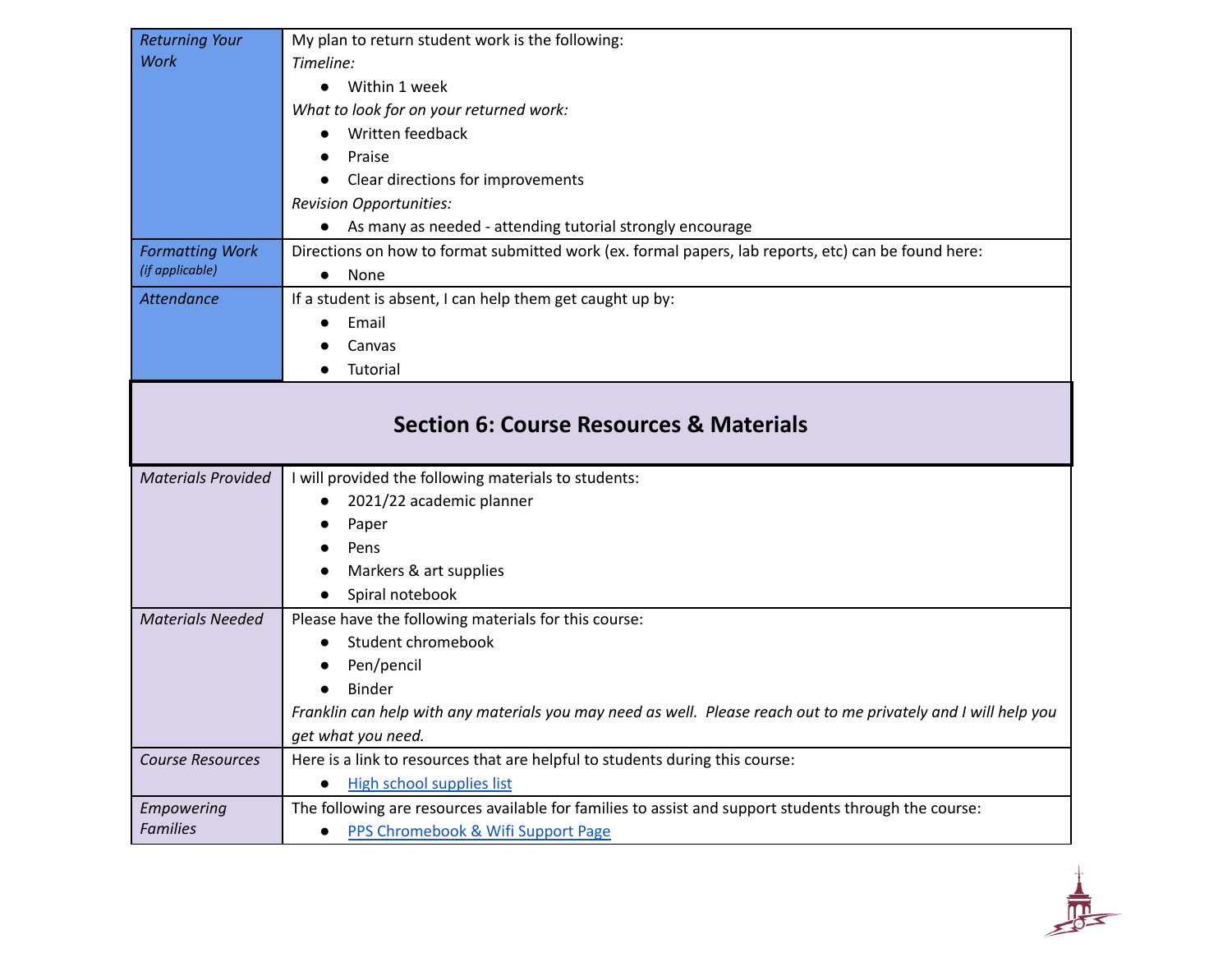|  | 2021/22 academic planner |
|--|--------------------------|
|--|--------------------------|

● Canvas

*Formative Assessments* As students move through the learning journey during specific units/topics, I will assess & communicate their *progress* in the following ways: ● Grades ● Formative assessments ● Verbal feedback/praise ● Email communication ● Written feedback ● Scores and comments on Canvas assignments *Summative Assessments* As we complete specific units/topics I will provide the following types of opportunities for students to provide evidence of their *learned* abilities: ● Project based learning ● Text based discussions ● Research projects ● Presentations ● Writing in multiple styles ● Art, music, performance ● Collaborative projects *Student Role in Assessment* Students and I will partner to determine how they can demonstrate their abilities in the following ways: ● Self-assessments ● Tutorial check-ins ● Student cafes ● Student surveys

### **Section 8: Grades Progress Report Cards & Final Report Cards**